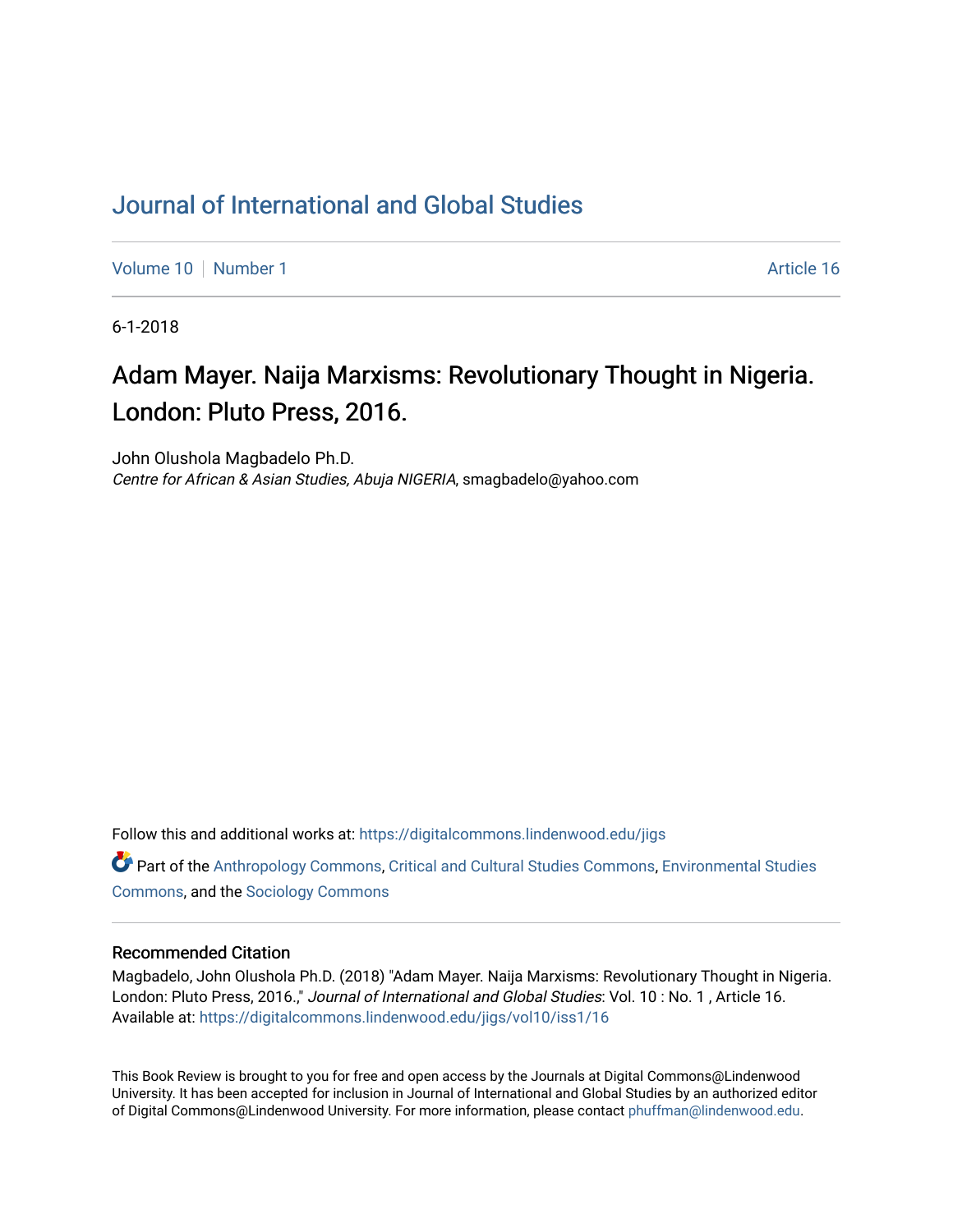### **Adam Mayer.** *Naija Marxisms: Revolutionary Thought in Nigeria***. London: Pluto Press, 2016.**

The economic history of Nigeria is a reflection of its political development within the global atmospherics of entrenched capitalism, which portrays Nigeria as an enclave that has unilaterally accepted capitalist development as the only means to national development. Since Nigeria's colonial period, the forces of imperialism appear to have had a foothold on the country's political economy, a fact that is evident in the philosophical and ideological professions of its leading elite at different times over the country's historical evolution. But Adam Mayer's *Naija Marxisms* presents a rather different perspective by showcasing the vibrant intellectual repertoire of Nigerian leftists, whose alternative ideas are critical of the country's subsisting political economy as they call for the radical overthrow of the extant order or some form of revolutionary implantation of a new political economy based on the dictates of the body of ideas encapsulated in Marxism, a variant of socialist ideas.

This book is a product of Mayer's three years' sojourn at the American University of Nigeria, where he researched and taught on the history of Nigerian Marxism and Nigerian Marxist thinkers. In writing the book, his interest was to prove that "Nigerian Marxism has been a coherent intellectual movement that [has] provided important answers to the existential questions troubling Nigeria and West Africa, from the late 1940s up to date"(p.186). This book portrays the works of Nigerian Marxist thinkers as being richly aesthetic, descriptive, and analytical in providing relevant and profound explanations for many subjects of concern to Nigeria, Africa, and the world far beyond the day-to-day abstraction of their existential realities (p.6).In the work's introductory chapter, the author provides rationale for the focus of the book by highlighting the different schools of Marxism, their promoters, and ideologues while identifying the problems faced by each subset in popularizing their respective alternative perspectives on national development in a country that is patently a sworn and aspiring capitalist enclave. Chapter Two is a panoramic consideration of Nigeria's pre-colonial, colonial, and postcolonial political and economic histories, which together highlight the country's developmental challenges that birthed radical scholarship and advocacy in institutions of higher learning as well as hostile trade unionism seeking, at different times, the reversal of the oppressive policies of successive Nigerian governments. Chapter Three discusses the progression of leftist movements and their different strands in Nigeria in a chronological fashion while noting the severity of organized resistance by leftist elements in diverse Nigerian political organizations and associations against transnational corporate capital across different epochs in Nigerian history.

Chapter Four examines the international relations of the Nigerian left, focusing on Soviet, Eastern European, West African progressive, and communist South African links. After showing how hostile the Nigerian ruling elite was to the Soviet Union in Nigeria's pre- and postindependence years, the author nonetheless portrays in glowing terms the Soviet Union's undeterred interest in encouraging the popularization of Marxism in Nigeria with the expectation that what happened in Cuba could be replicated in other Third World countries, including Nigeria (p.95). Chapter Five chronicles the pragmatic views of some chosen Nigerian Marxists whose intellectual perspectives on the relevance of the socio-economic and political import of Marxism were critically assessed by the author. The author critically reviews the works of Niyi Oniororo (pp. 102-108), Ikenna Nzimiro, Yusufu Bala Usman, Tunji Otegbeye, Ola Oni, and others like them who were described as champions of ethnic causes (pp. 133-137). Within this review, the author's preference for Edwin Madunagu cannot be disguised as he highlights in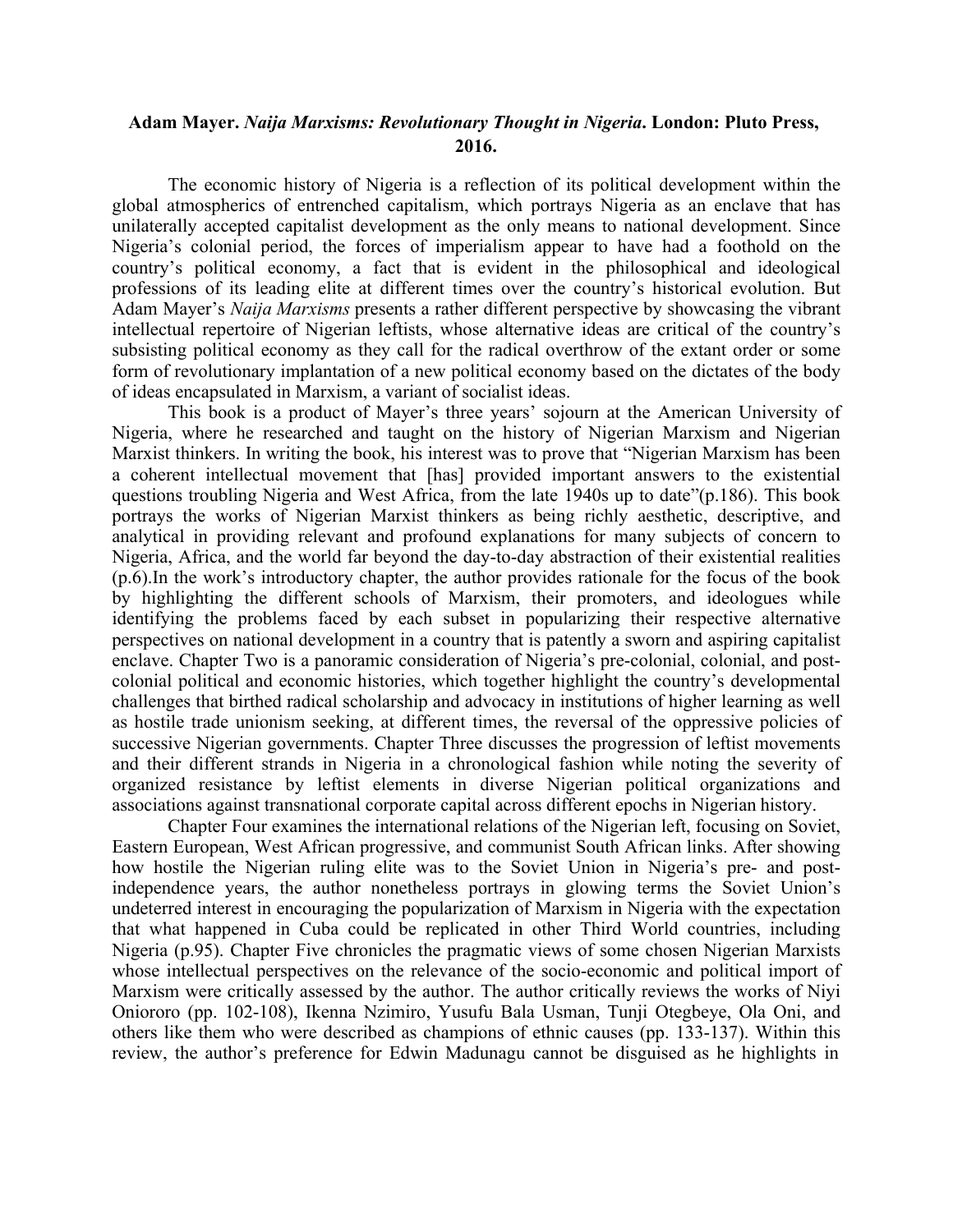detail different aspects of Madunagu's discourses on Nigerian socio-economic and political situations (as reflected in several of Madunagu's publications, which are also positively reviewed by the author). The author describes Madunaguas "the single most revered voice in Nigerian leftist circles due to his organizational capabilities and his intellectual strengths" (pp. 137-146).

The sixth chapter discusses the works of some Nigerian scholars and their respective intellectual circles, many of whom wrote on Nigerian political economy from a Marxian perspective. The works of Bade Onimode, Adebayo Olukoshi, Okwudiba Nnoli, and their colleagues were analyzed by the author to show not just the strengths and relevance of their arguments but also the depth of their appreciation or understanding of the problems of Nigeria's development (pp. 147-164).The seventh chapter broadly discusses Marxian feminism and the question of the place of women in Marxism through the examination of how women are treated in Eastern European societies and the level of assertiveness demonstrated either individually or collectively by women in those societies in comparison with the women in question in sub-Saharan Africa and specifically in Nigeria. It is the belief of the author that the activism of Olufunmilayo Ransome-Kuti and Gambo Sawaba provided starting points for Nigerian feminist organizers and thinkers such as Bene Madunagu, Molara Ogundipe-Leslie, and Amina Mama, among others (pp.165- 183).

Concluding the book with Chapter Eight, Adam Mayer opines that with the wellestablished Nigerian proletariat and the presence of organized workers' resistance in the country, there is hope that the Nigerian proletariat can represent itself in articulate ways and is armed with its own Marxist theory. He expresses satisfaction that his book "[proves]Nigerian Marxists to be qualitatively different from the ridiculous, esoteric dead men that they are sometimes portrayed to be and that their work is as dazzling and relevant as ever."

A book of this nature is bound to elicit unbridled criticism from scholars and ideologues of opposing ideologies and perspectives. Aside from critiques of the work based on ideological or rhetorical opposition, the primary shortcoming of the text is that the author overstates the strength of any Nigerian Marxist movement and presupposes an epicenter of Marxist thought in Nigeria that simply does not exist; he erroneously believes in the existence of strong Marxist parties and allied institutions in Nigeria, among which he includes the Peoples' Redemption Party (PRP since 1978), the Democratic Socialist Movement and its Socialist Party of Nigeria(associated with the Committee for Workers' International under Segun Sango), the Socialist Workers' League (under Femi Aborishade and Baba Aye), the National Conscience Party, and two major newspapers *This Day* and *The Guardian*, which the author believes are sympathetic to the cause of the left(p.2). In reality, however, the membership strength of these so-called "diehard Marxist parties" is insufficient to make any appreciable impact on the country's political and electioneering landscape.1

The author's decision not to review the writings of Professor Claude Ake, whom Mayer himself identifies as a distinguished "Marxist Political Scientist of global reckoning," is a second major shortcoming of the work. Professor Ake, as Mayer would apparently agree, was a distinguished Marxist political scientist whose radical scholarship was incomparably potent and authoritative, having brought clarity to the arguments in the different strands of Marxism and having assessed the scientific utility and relevance of Marxism to the African and indeed Nigerian condition. Despite this, however, Mayer argues that because Claude Ake "ventured far from Marxism or rather utilized Marxist thought to show why revolution was irrelevant to Nigeria,"(p.11 Mayer was "disinclined to deal with [Ake]in detail" in the book, thereby